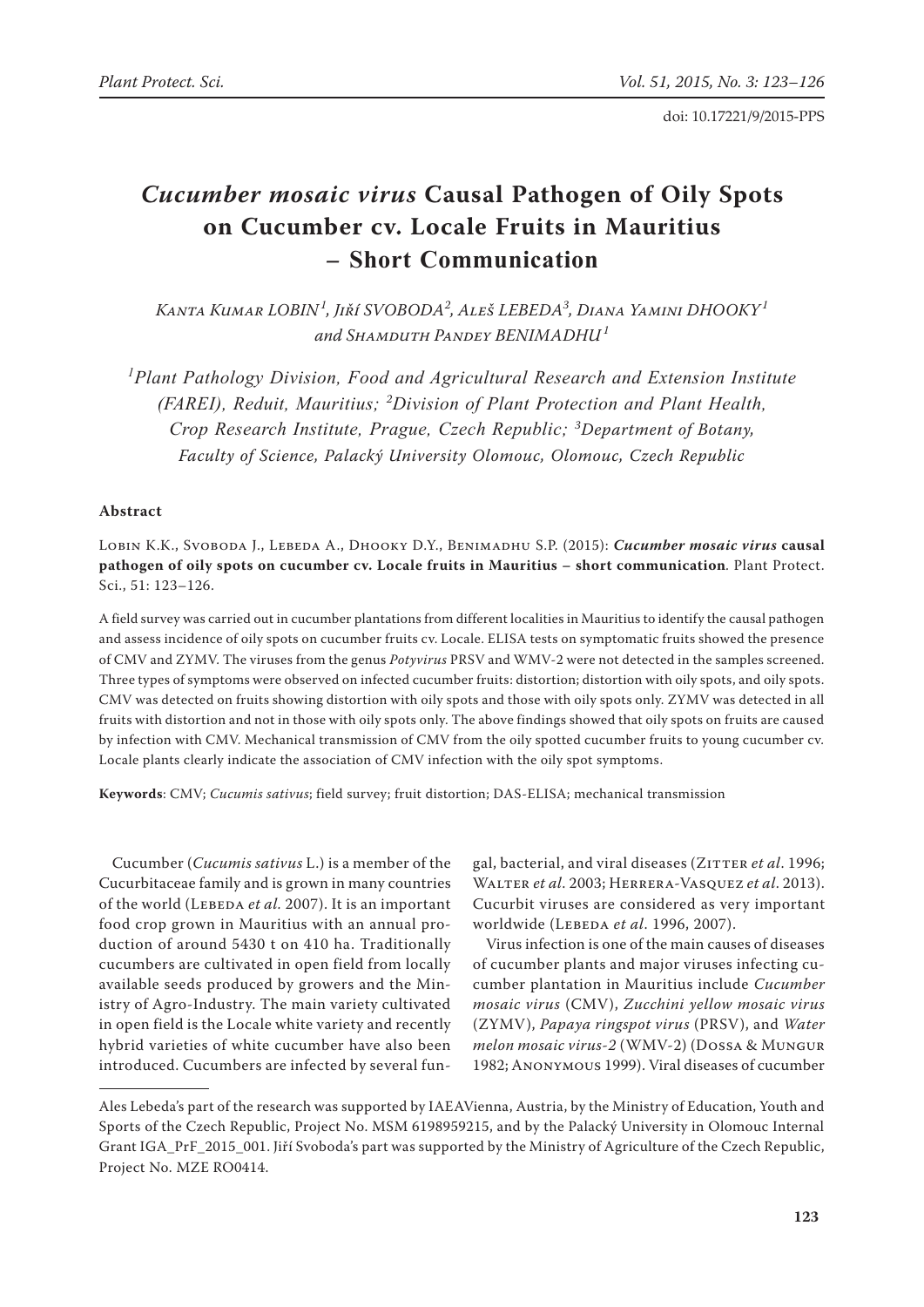plants result in yield losses through reduction in growth and are responsible for distortion and mottling of fruits, making the product unmarketable. A virus infection on cucurbits in Mauritius was first reported in 1978 causing leaf distortion and stunted growth (Anonymous 1978). CMV is one of the most important viruses infecting cucumbers and aphids are the main and most efficient vectors of the virus (ZITTER & BANIK 1984). More than 60 species of aphid, notably *Aphis gossypii* and *Myzus persicae,* can transmit CMV in a non-persistent manner, and the virus is readily transmissible through the infected plant sap (Francki *et al*. 1979). Several strains of the virus have been registered (BOLTON & NUTTALL 1971; Roossinck 2002). Symptoms consist of downward cupping along the midvein and leaf reduction from which the plants fail to recover. CMV can cause fruit deformation and mottling on fruits (ZITTER & Murphy 2009).

Since 2005, wart (oily spot) symptoms have been commonly observed on cucumber fruits of the white variety Locale grown on the island widely. In severe infections, the spots cover the whole surface of the fruit causing it to be unmarketable. A survey was carried out in 2006 and 2007 to assess the incidence of viral infections on cucumber plantations in Mauritius and to determine the cause of oily spot symptoms on cucumber fruits.

## **MATERIAL AND METHODS**

*Field survey*. In 2006 and 2007, field visits were carried out to assess virus distribution in cucumber plantations all around the island. Symptomatic leaf and fruit samples were collected for investigating the etiology of the oily spot symptoms. Fruits were collected from cucumber vines exhibiting viral symptoms such as leaf mottling, distortion, blisters, and stunted growth. Three types of symptoms were observed on fruits: distortion, distortion with oily spots and oily spots. Based on symptoms expressed, the collected samples were screened for the presence of viruses from Potyvirus genus and CMV.

*ELISA*. DAS-ELISA (Clark & Adams 1977) was used for the screening of the collected symptomatic samples. Commercially available CMV, PRSV, WMV-2, and ZYMV rabbit polyclonal antibodies (Loewe Biochemica, Sauerlach, Germany) were used according to the manufacturer's manual. Samples for ELISA were prepared by grinding 0.3 g of plant tissue in phosphate buffered saline (pH 7.4) with 2% polyvinylpyrrolidone and 0.2% of bovine albumin in the ratio 1 : 20. Positive and negative controls were included on each ELISA microtiter plate to improve the validity of the tests. The plates were incubated for 1–2 h at 20°C after pipetting the substrate (*p-*nitrophenyl phosphate) solution, and the absorbance value was read at 405 nm using a MR 5000 Dynatech reader (Dynex Technologies GmbH, Denkendorf, Germany). A reaction was considered positive when the absorbance value was at least five times higher than that for the negative control.

*Mechanical transmission*. A thin skin sample of the cucumber fruit positive in ELISA for CMV was used for a mechanical inoculation. Inoculum was prepared by homogenising 1 g of the sample with 3 ml of 0.07 M  $\text{Na}_2\text{HPO}_4$ , pH 7.0. Carborundum (200 mesh) was added to the homogenate and young cucumber cv. Locale or summer squash cv. Zelena (*Cucurbita pepo* L. convar. *giromontiina* Grebenščikov) leaves were then inoculated by friction them by fingers in gloves wetted in the inoculum. The plants prepared for inoculation were kept for 24 h before the inoculation in darkness to improve the transmission efficiency. After inoculation, the plants were sprayed with distilled water and grown in a greenhouse under a light and dark photoperiod of 14 and 10 h at 25 and 20°C, respectively.

*Pathogenicity tests*. The tests were performed to establish a link between formation of oily spots on cucumber cv. Locale fruits and a virus presence in plants. The inoculum prepared from collected oily spot fruits was used on young cucumber seedlings at 2–3 true leaves stage in a greenhouse. Inoculation was done mechanically on ten developing seedlings transplanted in plastic pots. A control was set up with ten non-inoculated seedlings. The seedlings were kept in a greenhouse under insect proof condition.

## **RESULTS AND DISCUSSION**

In 2006 and 2007, an etiological study of viral diseases was carried out in cucumber plantations in Mauritius. Symptomatic plants showed leaf drying at its base, interveinal yellowing, mosaics on new growths and wart (oily spot) symptoms (Figure 1) on their fruits. Symptoms of oily spots were observed on fruits at different developmental stages from small developing fruits to mature fruits and the severity was low (few spots but fruit still marketable) to severe (covering the whole fruit surface and unmarketable).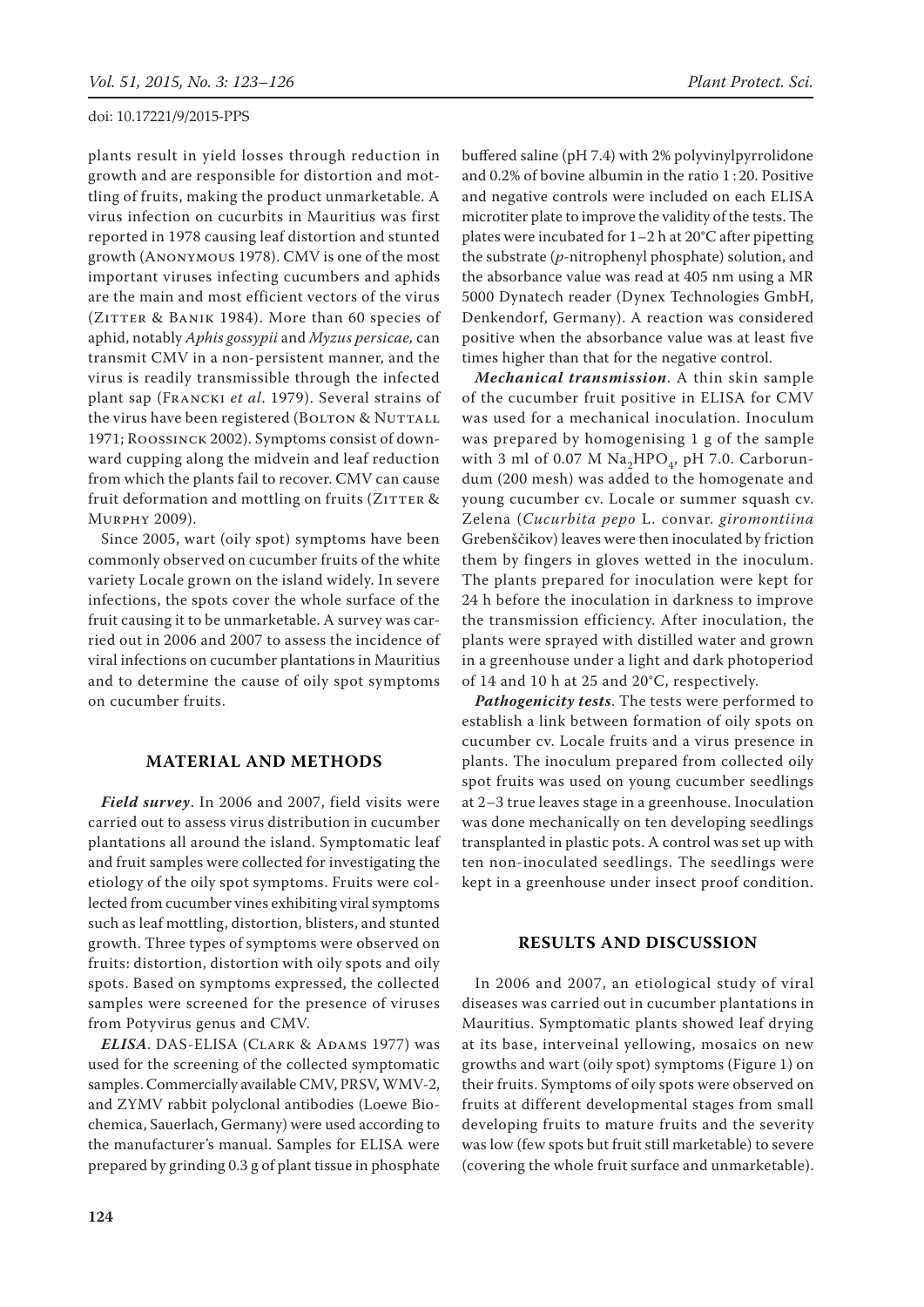

Figure 1. Cucumber fruits of Locale variety showing (a) oily spot symptoms and ( b) oily spots with distortions (Photo K.K. Lobin)

Severity did not depend on the developmental stage of plants, however it depended on fields. Percentage incidence of oily spots on fruits in the field varied and was up to 100% infection.

During the survey, a total number of 177 cucumber fruits were collected from symptomatic cucumber vines across the island and screened for the presence of CMV, ZYMV, PRSV, and WMV-2 by ELISA. The collected symptomatic fruits showed three types of symptoms: distortion, distortion with oily spots, and oily spots. 35 fruits (19.8%) with distortion symptom only were positive to ZYMV, 50 fruits (28.2%) with distortion and oily spots symptoms were positive to both ZYMV and CMV (mixed infection), and 92 fruits (52%) with oily spot symptoms were positive to CMV. All the collected fruits were negative to PRSV and WMV-2.

Twenty-one collected fruits which were positive in ELISA only to CMV and with evident oily spots were selected to confirm the involvement of CMV in oily spot formation. An inoculum was prepared from the spotted fruits and the mechanical transmission on ten young cucumber cv. Locale seedlings was performed in a greenhouse. Mottling symptoms appeared on inoculated plants (alternatively: chlorotic local lesions appeared on inoculated leaves 4–6 days post inoculation and systemic symptoms – mosaic or mottling – expressed) leaves 2 weeks after the inoculation whilst no symptoms were observed on non-inoculated control plants. Hand pollination was carried out at the flowering stage to allow fruit formation. The infected plants produced fruits with oily spot symptoms. Fruits without symptoms were produced from the non-inoculated control plants. All of the ten inoculated plants expressed virus symptoms and none of the ten control plants were symptomatic. ELISA tests carried out on symptomatic leaves from inoculated plants confirmed the infection by CMV. The above findings clearly show that oily spots on fruits are attributed to the infection with CMV.

Cucumber fruits harvested from the mechanically inoculated plants were used to perform the parallel test for virus presence at the Crop Research Institute, Prague, Czech Republic. Altogether four samples were taken from the examined cucumber fruits, two from the skin and two from the interior. CMV was detected by ELISA in all the samples with absorbance value higher than 1.0 compared to the absorbance value of the negative control less than or equal to 0.02. Tests for the presence of WMV-2 and ZYMV were negative. CMV was further confirmed by the mechanical transmission of the virus on four indicator summer squash cv. Zelena plants. After ten days, all the indicator plants were stunted and showed severe symptoms as yellowing and deformation of their leaves with formation of chlorotic local lesions well known for the presence of CMV (Plant Viruses Online 2013). The CMV infected summer squash leaf sample was deposited in the Virus Collection of Crop Research Institute, Prague, Czech Republic (Virus Collection 2013).

To conclude, this study showed the association of CMV on oily spots of cucumber cv. Locale fruits in Mauritius. The results indicate that the single infection of CMV causes oily spots on cucumber fruits. Mixed infection with ZYMV has also been detected. It causes abnormal distortions on fruits together with oily spots.

Oily spot of cucumber is a serious disease causing economic losses in Mauritius. The disease is spread islandwide in cv. Locale fruits, white variety of cucumber grown in the open field. No such symptoms have been observed in greenhouse grown cucumber varieties. As the oily spot symptoms have been observed on cucumber fruits in Mauritius since 2005, it could be concluded that it is a relatively new disease of increasing importance.

CMV has a wide host range, infecting more than 1200 plant species in 100 families (EDWARDSON